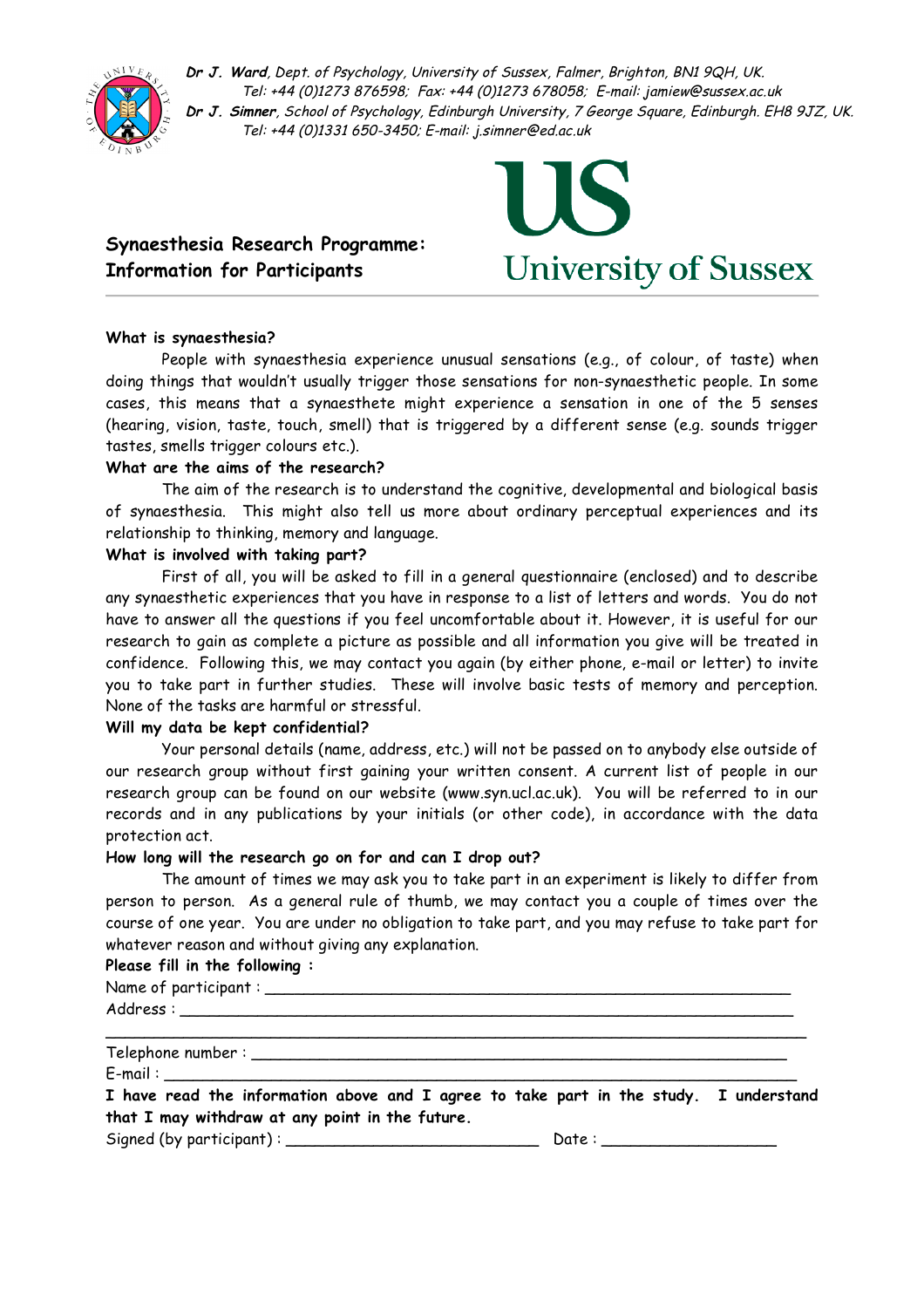# **SYNAESTHESIA QUESTIONNAIRE**

|                                                                                                                         | Section A1. ABOUT YOURSELF |                         |                                  |  |
|-------------------------------------------------------------------------------------------------------------------------|----------------------------|-------------------------|----------------------------------|--|
| Date of Birth:___________________<br>Sex: Male / Female                                                                 |                            |                         |                                  |  |
| Are you left or right handed?                                                                                           |                            | LEFT RIGHT AMBIDEXTROUS |                                  |  |
| Is English your first language?                                                                                         | <b>YES</b>                 |                         | NO (please state ______________) |  |
| Please indicate any other languages that you have learned to speak proficiently. At what<br>age did you start to learn? |                            |                         |                                  |  |
| Language 1                                                                                                              |                            |                         |                                  |  |
| Language 2                                                                                                              |                            |                         |                                  |  |
| (If you learnt more please give details separately)                                                                     |                            |                         |                                  |  |
| Does anyone in your family experience synaesthesia?                                                                     |                            |                         |                                  |  |
| <b>YES</b>                                                                                                              | <b>NO</b>                  | <b>DON'T KNOW</b>       |                                  |  |
| If YES - please describe their relationship to you (father, cousin etc.) and the effects that they<br>experience?       |                            |                         |                                  |  |
|                                                                                                                         |                            |                         |                                  |  |
|                                                                                                                         |                            |                         |                                  |  |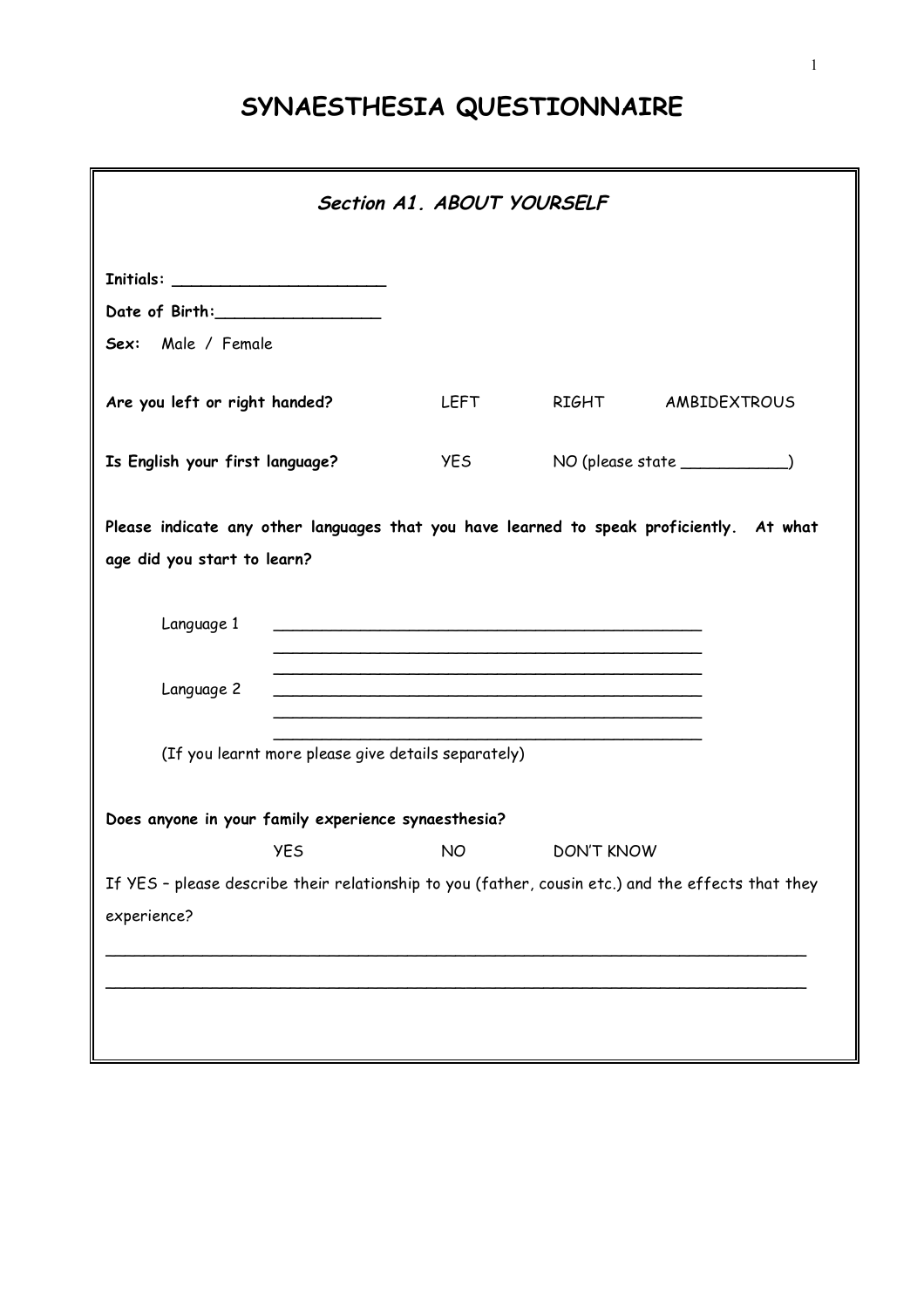## **Section A2. TYPES OF SYNAESTHESIA**

**Please match the triggers on the left with experiences on the right. For instance, if you experience colours in response to numbers then draw a line in between 'numbers' (left) and 'colours' (on right), and so on. There is no need to draw lines between the same things (e.g. colours – colours) as this is assumed to be true of everyone.**

| <b>TRIGGERS</b>                                                                        | <b>EXPERIENCES</b> |
|----------------------------------------------------------------------------------------|--------------------|
| Letters of alphabet                                                                    | Colours            |
| English words                                                                          | Shapes             |
| Foreign words                                                                          | Tastes             |
| Peoples names                                                                          | Smells             |
| Numbers                                                                                | Noises             |
| Days of week                                                                           | Music              |
| Months of year                                                                         | Pain               |
| Voices                                                                                 | Touch              |
| Pains                                                                                  |                    |
| Touch                                                                                  |                    |
| Body postures                                                                          |                    |
| Music (instrumental)                                                                   |                    |
| Noises                                                                                 |                    |
| Smells                                                                                 |                    |
| Tastes                                                                                 |                    |
| Colours                                                                                |                    |
| Shapes                                                                                 |                    |
| Emotions                                                                               |                    |
| Fingers                                                                                |                    |
| Faces                                                                                  |                    |
| Places                                                                                 |                    |
| Other (e.g., musical notation, chess pieces, cars, animals, plants); please specify: _ |                    |
|                                                                                        |                    |

**Do these experiences have specific locations (e.g., they feel as if they are on your body, on words or objects in the environment, in front of your eyes) or not (e.g. they feel as if they are in 'your minds eye')? Please describe.**

\_\_\_\_\_\_\_\_\_\_\_\_\_\_\_\_\_\_\_\_\_\_\_\_\_\_\_\_\_\_\_\_\_\_\_\_\_\_\_\_\_\_\_\_\_\_\_\_\_\_\_\_\_\_\_\_\_\_\_\_\_\_\_\_\_\_\_\_\_\_\_\_ \_\_\_\_\_\_\_\_\_\_\_\_\_\_\_\_\_\_\_\_\_\_\_\_\_\_\_\_\_\_\_\_\_\_\_\_\_\_\_\_\_\_\_\_\_\_\_\_\_\_\_\_\_\_\_\_\_\_\_\_\_\_\_\_\_\_\_\_\_\_\_\_ \_\_\_\_\_\_\_\_\_\_\_\_\_\_\_\_\_\_\_\_\_\_\_\_\_\_\_\_\_\_\_\_\_\_\_\_\_\_\_\_\_\_\_\_\_\_\_\_\_\_\_\_\_\_\_\_\_\_\_\_\_\_\_\_\_\_\_\_\_\_\_\_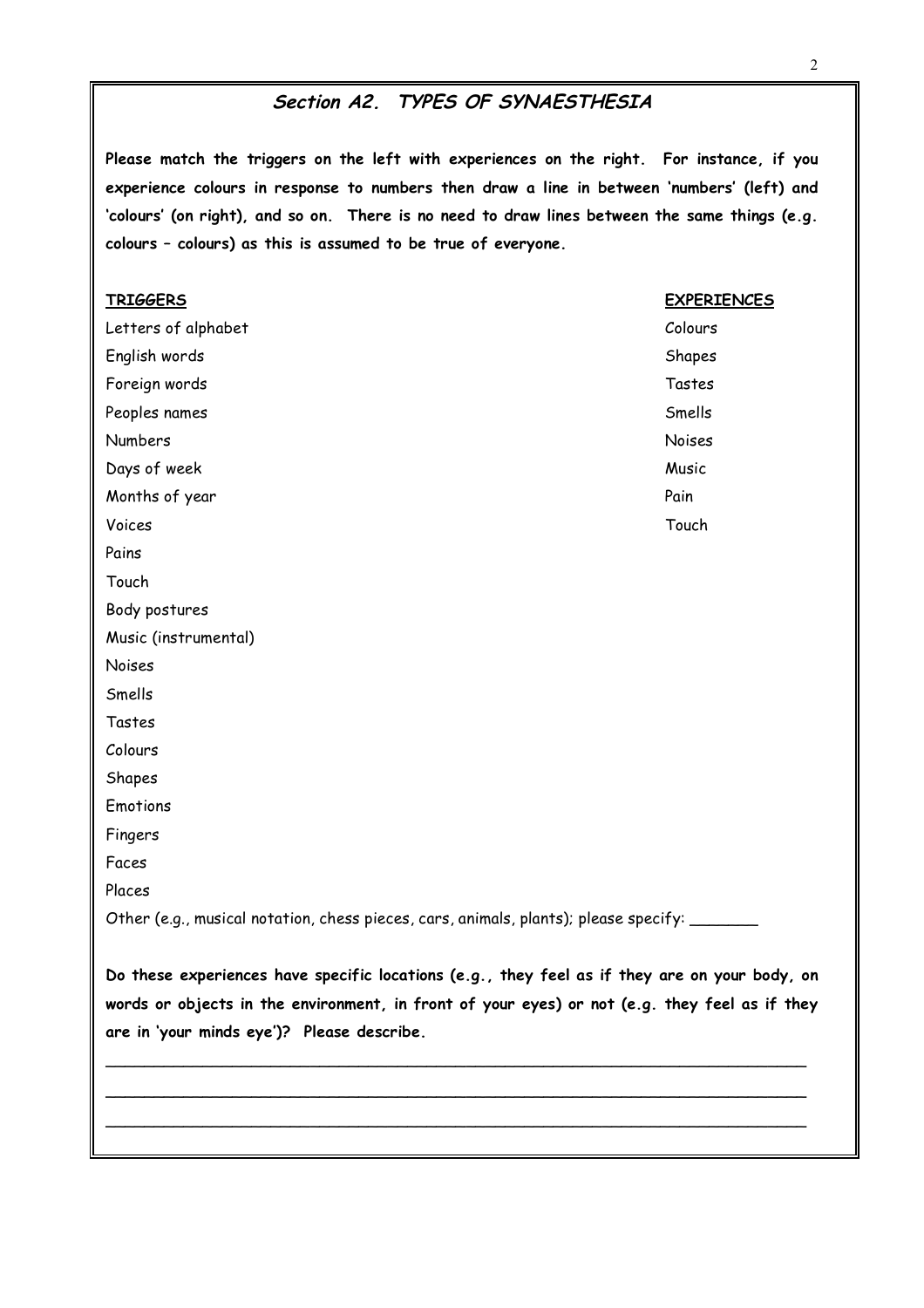## **Section A3. COLOURED SPEECH & COLOURED READING**

|                                                                                                                                                                                                                                                                                                                                                                                                                                                                                                                                                                                                                                                                                                                                  | I experience colours when I listen to someone speaking                       | <b>YES</b>        | NO.            |  |  |  |  |  |  |
|----------------------------------------------------------------------------------------------------------------------------------------------------------------------------------------------------------------------------------------------------------------------------------------------------------------------------------------------------------------------------------------------------------------------------------------------------------------------------------------------------------------------------------------------------------------------------------------------------------------------------------------------------------------------------------------------------------------------------------|------------------------------------------------------------------------------|-------------------|----------------|--|--|--|--|--|--|
| NO<br>I experience colours when I look at written material (reading silently) YES                                                                                                                                                                                                                                                                                                                                                                                                                                                                                                                                                                                                                                                |                                                                              |                   |                |  |  |  |  |  |  |
| (If you answered NO to both questions then please move on to Section A4. If you answered YES<br>to either question then please continue.)                                                                                                                                                                                                                                                                                                                                                                                                                                                                                                                                                                                        |                                                                              |                   |                |  |  |  |  |  |  |
| Is your synaesthesia more intense when hearing speech or reading silently?                                                                                                                                                                                                                                                                                                                                                                                                                                                                                                                                                                                                                                                       |                                                                              |                   |                |  |  |  |  |  |  |
| Hearing more intense                                                                                                                                                                                                                                                                                                                                                                                                                                                                                                                                                                                                                                                                                                             | Reading more intense                                                         | Equally intense   | Not            |  |  |  |  |  |  |
| applicable                                                                                                                                                                                                                                                                                                                                                                                                                                                                                                                                                                                                                                                                                                                       |                                                                              |                   |                |  |  |  |  |  |  |
|                                                                                                                                                                                                                                                                                                                                                                                                                                                                                                                                                                                                                                                                                                                                  | Is your synaesthesia more automatic when hearing speech or reading silently? |                   |                |  |  |  |  |  |  |
| Hearing more automatic                                                                                                                                                                                                                                                                                                                                                                                                                                                                                                                                                                                                                                                                                                           | Reading more automatic                                                       | Equally automatic | Not applicable |  |  |  |  |  |  |
| When looking at written material, i.e. silent reading, which of the following statements<br>applies to you (please tick)<br>I see a coloured copy of the letters in my mind's eye and black and white on the page<br>I see a block of colour (but not letters) in my mind's eye and black and white on the page<br>I see colour that appears to be coming out from underneath the (black and white) text on the<br>page<br>I see colour that appears to float above the (black and white) text on the page<br>I have a strong sense of 'knowing' the colour of the letters but I do not 'see' them in any of the<br>ways described above (please describe if you can)<br>I don't experience any colours<br>Other. Please explain |                                                                              |                   |                |  |  |  |  |  |  |
| When listening to someone speaking which of the following statements applies to you<br>(please tick)<br>I see a coloured copy of the letters in my mind's eye (like coloured subtitles)<br>I see a block of colour (but not letters) in my mind's eye<br>I see colour that appears to be located in the space outside of my body<br>I see colour that appears to come from the speaker's mouth<br>I have a strong sense of 'knowing' the colour but I do not 'see' them in any of the ways<br>described                                                                                                                                                                                                                          |                                                                              |                   |                |  |  |  |  |  |  |
| above (please describe if you can)<br>I don't experience any colours<br>Other. Please explain                                                                                                                                                                                                                                                                                                                                                                                                                                                                                                                                                                                                                                    |                                                                              |                   |                |  |  |  |  |  |  |

3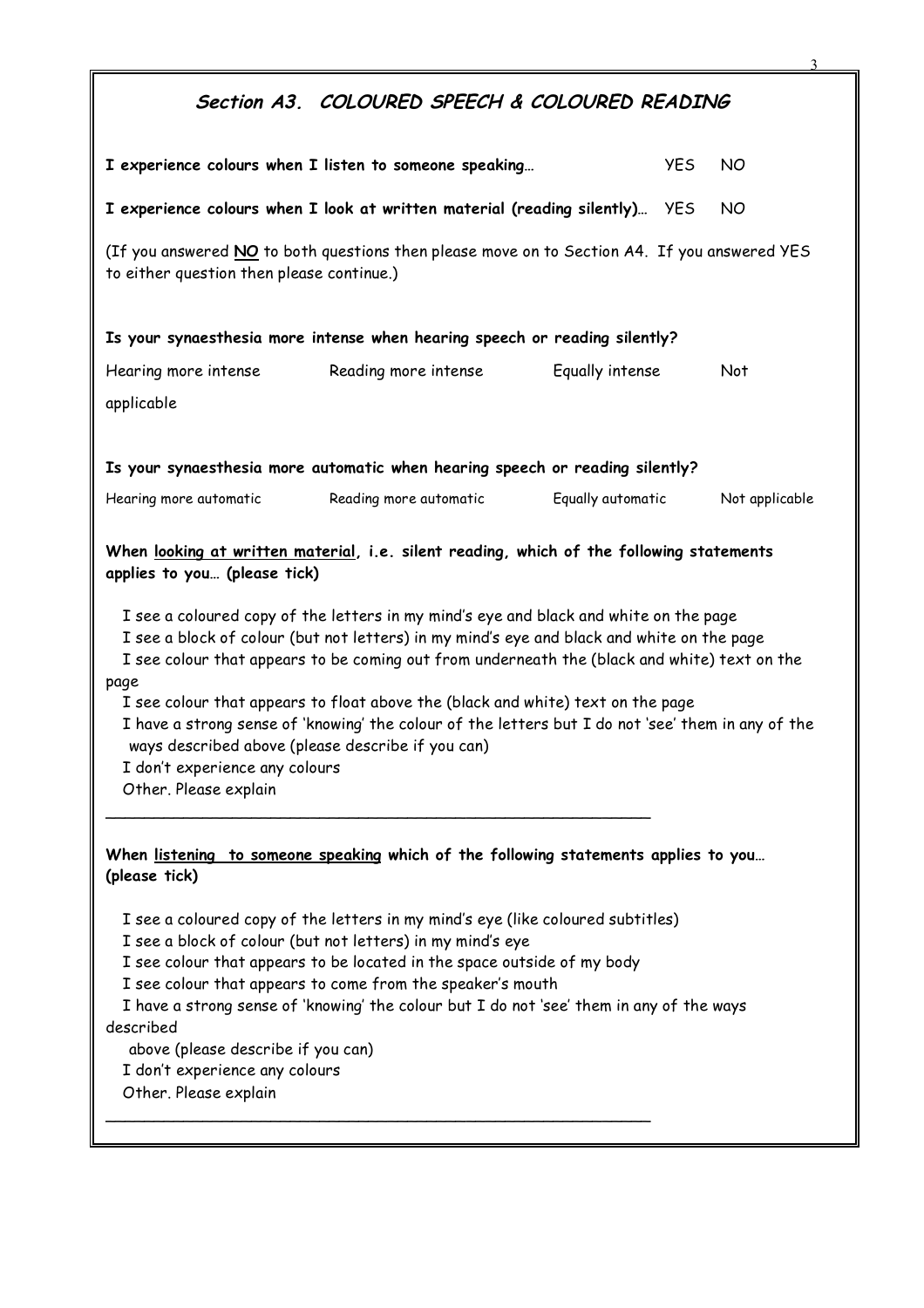|                                                                                            |          | Section A4. ABILITIES and DIFFICULTIES                                                     |       |                |
|--------------------------------------------------------------------------------------------|----------|--------------------------------------------------------------------------------------------|-------|----------------|
|                                                                                            |          | Do you find that you often get left and right confused?                                    |       |                |
| Strongly disagree                                                                          | Disagree | Neither agree nor disagree                                                                 | Agree | Strongly agree |
|                                                                                            |          | Do you have problems navigating or finding your way around places?                         |       |                |
| Strongly disagree                                                                          | Disagree | Neither agree nor disagree                                                                 | Agree | Strongly agree |
|                                                                                            |          | Do you have (or have you ever had) problems with understanding numbers and/or calculation? |       |                |
| Strongly disagree                                                                          | Disagree | Neither agree nor disagree                                                                 | Agree | Strongly agree |
|                                                                                            |          | Do you have (or have you ever had) problems with reading and spelling?                     |       |                |
| Strongly disagree                                                                          | Disagree | Neither agree nor disagree                                                                 | Agree | Strongly agree |
|                                                                                            |          | If YES, then were you ever formally assessed for dyslexia?                                 |       |                |
| the way you would remember it?                                                             |          | When you are given a telephone number to remember, which of the following best describes   |       |                |
| often, close friends or relatives?<br>Strongly disagree                                    |          | Disagree Neither agree nor disagree                                                        | Agree | Strongly agree |
| Say it to myself over and over in my head<br>Take a 'mental picture' of what it looks like |          |                                                                                            |       |                |
|                                                                                            |          |                                                                                            |       |                |
|                                                                                            |          | Can you read music? VES (fluently) VES (nonfluent)                                         |       | NO             |
|                                                                                            |          |                                                                                            |       |                |
|                                                                                            |          | Do you play any instruments? If yes, to what level? At what age did you start?             |       |                |
|                                                                                            |          |                                                                                            |       |                |
| (If you learnt more please give details separately)                                        |          |                                                                                            |       |                |
|                                                                                            |          |                                                                                            |       |                |
|                                                                                            |          |                                                                                            |       |                |

 $\Delta$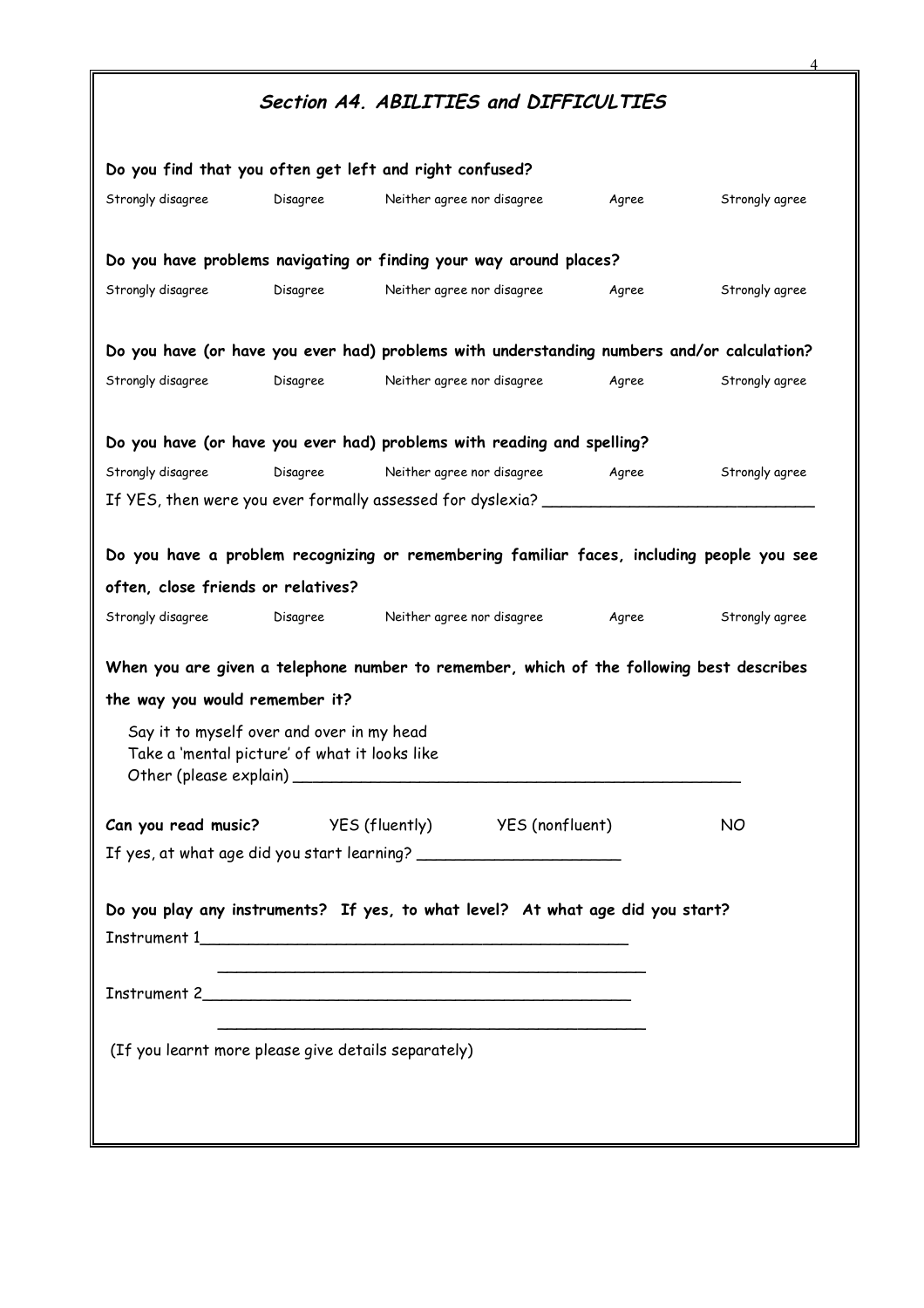## **Section B1. THE ALPHABET**

↓ In the column marked '**0-9**', please indicate how intense your synaesthetic experience is on a 0 to 9 scale (where 0 = nothing at all, and 9 = a very stong experience). This might relate to how confident you are that you are experiencing something. You can use the entire range of numbers (if some sensations are stronger than others) or repeat the same numbers (if the intensity doesn't vary much).

↓ In the column marked '**Description**', we would like you to describe succinctly your synaesthetic experience (e.g. deep blue, fried onion). If you don't experience anything at all then just put a dash in the column.

| a<br>$\mathbf b$                       |                                                                                                | n<br>o     |                                                      |                |
|----------------------------------------|------------------------------------------------------------------------------------------------|------------|------------------------------------------------------|----------------|
|                                        |                                                                                                |            |                                                      |                |
| c<br>d<br>e<br>f<br><u>g</u><br>h<br>i |                                                                                                |            |                                                      |                |
|                                        |                                                                                                | p          |                                                      |                |
|                                        |                                                                                                | q          |                                                      |                |
|                                        |                                                                                                | r          |                                                      |                |
|                                        |                                                                                                | s          |                                                      |                |
|                                        |                                                                                                | $\ddagger$ |                                                      |                |
|                                        |                                                                                                | u          |                                                      |                |
|                                        |                                                                                                | v          |                                                      |                |
| j                                      |                                                                                                | w          |                                                      |                |
| k                                      |                                                                                                | ×          |                                                      |                |
|                                        |                                                                                                | Y          |                                                      |                |
| m                                      |                                                                                                | z          |                                                      |                |
| Capitals                               |                                                                                                |            | Lowercase No difference Varies from letter to letter |                |
|                                        |                                                                                                |            |                                                      |                |
|                                        | Do you think about the alphabet being arranged in a specific pattern in space (e.g. in a line, |            |                                                      |                |
| or circle)?                            | Strongly disagree bisagree Neither agree nor disagree                                          |            | Agree                                                | Strongly agree |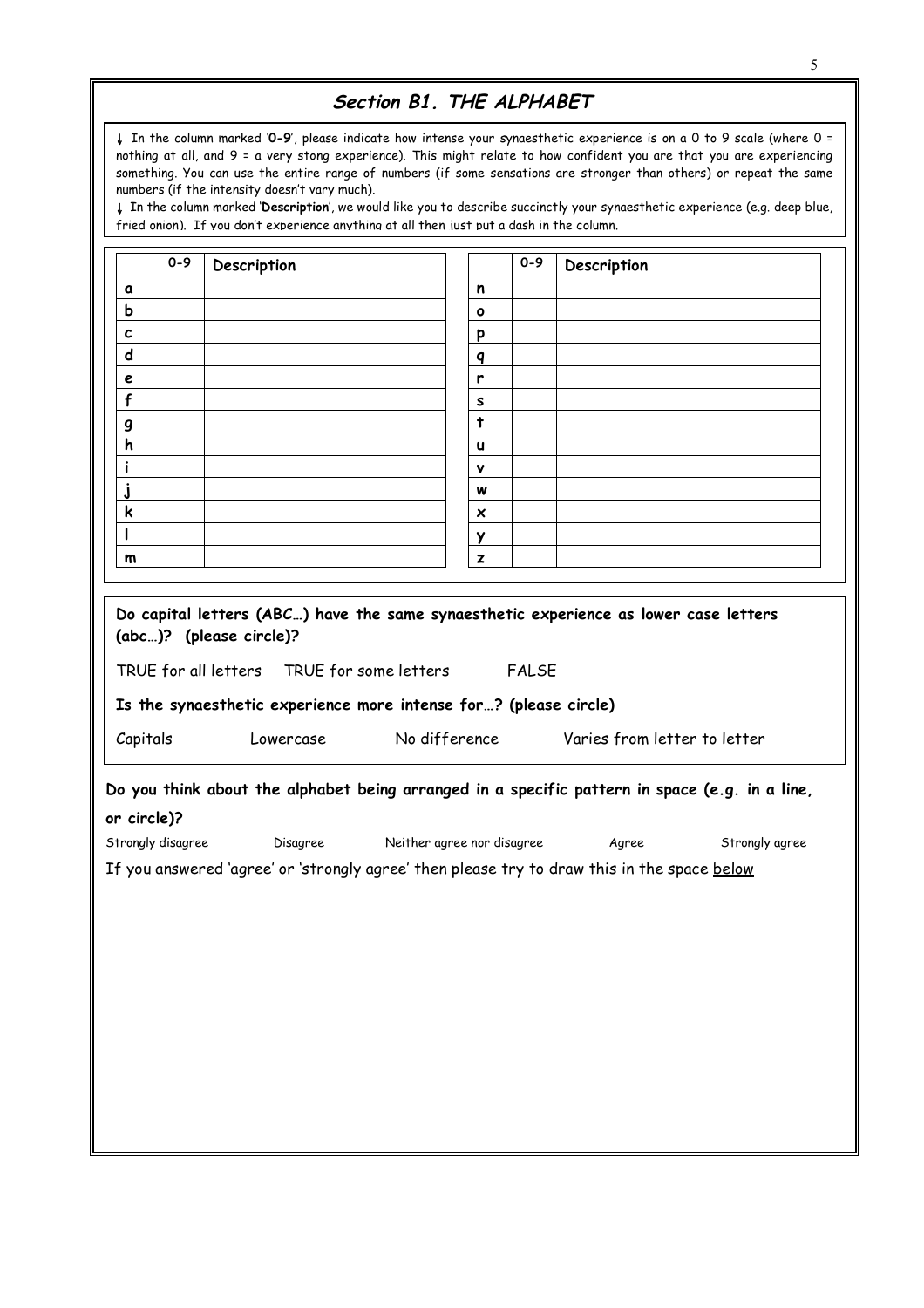## **Section B2. NUMBERS**

↓ In the column marked '**0-9**', please indicate how intense your synaesthetic experience is on a 0 to 9 scale (where 0 = nothing at all, and 9 = a very stong experience). This might relate to how confident you are that you are experiencing something. You can use the entire range of numbers (if some sensations are stronger than others) or repeat the same numbers (if the intensity doesn't vary much).

↓ In the column marked '**Description**', we would like you to describe succinctly your synaesthetic experience (e.g. deep blue, fried onion). If you don't experience anything at all then just put a dash in the column.

|                | $0 - 9$ | Description |       | $0 - 9$ | Description (same as 0,1,2,3?) |
|----------------|---------|-------------|-------|---------|--------------------------------|
| $\Omega$       |         |             | zero  |         |                                |
|                |         |             | one   |         |                                |
| $\overline{2}$ |         |             | two   |         |                                |
| 3              |         |             | three |         |                                |
| 4              |         |             | four  |         |                                |
| 5              |         |             | five  |         |                                |
| 6              |         |             | six   |         |                                |
| 7              |         |             | seven |         |                                |
| 8              |         |             | eight |         |                                |
| 9              |         |             | nine  |         |                                |

| Do you think about the numbers being arranged in a specific pattern in space (e.g. in a line, |  |  |  |  |  |
|-----------------------------------------------------------------------------------------------|--|--|--|--|--|
| or circle)?                                                                                   |  |  |  |  |  |

| Charles and the series of the contract of the contract of the contract of the contract of the contract of the contract of the contract of the contract of the contract of the contract of the contract of the contract of the |  |  |
|-------------------------------------------------------------------------------------------------------------------------------------------------------------------------------------------------------------------------------|--|--|

|  | rongly disagree |
|--|-----------------|
|  |                 |

Disagree Meither agree nor disagree Agree Strongly agree

If you answered 'agree' or 'strongly agree' then please try to draw this in the space below and answer the additional questions (if not, then move to the next section).

**Does your number line appear to be in the space outside of your body or your mind's eye?** (e.g. '1' is about 10 inches from my left shoulder or the number line is not defined relative to your body)\_\_\_\_\_\_\_\_\_\_\_\_\_\_\_\_\_\_\_\_\_\_\_\_\_\_\_\_\_\_\_\_\_\_\_\_\_\_\_\_\_\_\_\_\_\_\_\_\_\_\_\_\_\_\_\_\_\_\_\_\_\_\_\_\_\_\_\_\_

| Does your number line appear in a fixed position or do you 'zoom' in on certain parts of the |              |         |
|----------------------------------------------------------------------------------------------|--------------|---------|
| number line when thinking of specific numbers?                                               | <b>FIXED</b> | ZOOM IN |

**Do you actively use your number line when carrying out calculation tasks?** YES NO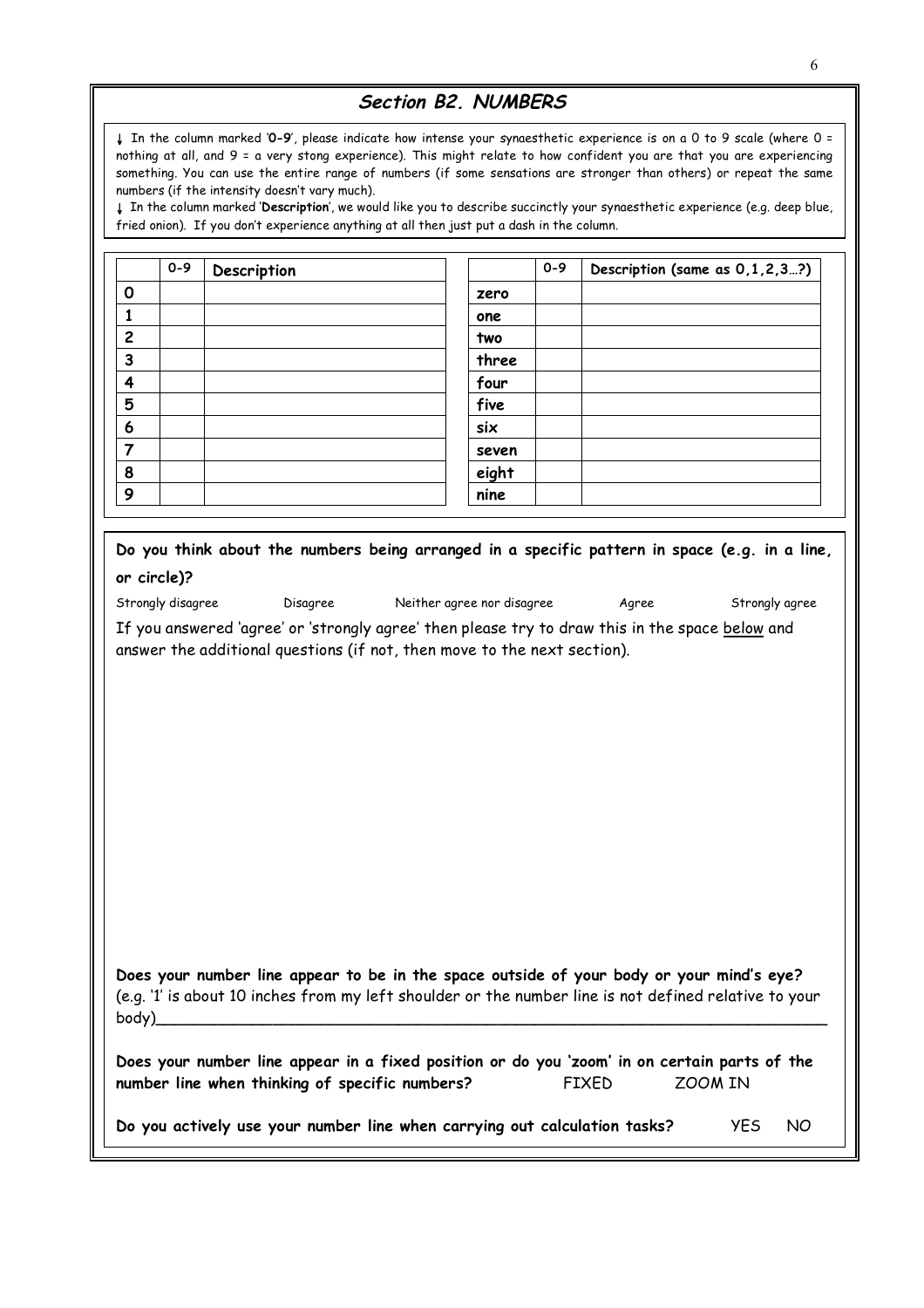## **Section B3. DAYS AND MONTHS**

↓ In the column marked '**0-9**', please indicate how intense your synaesthetic experience is on a 0 to 9 scale (where 0 = nothing at all, and 9 = a very stong experience). This might relate to how confident you are that you are experiencing something. You can use the entire range of numbers (if some sensations are stronger than others) or repeat the same numbers (if the intensity doesn't vary much).

↓ In the column marked '**Description**', we would like you to describe succinctly your synaesthetic experience (e.g. deep blue, fried onion). If you don't experience anything at all then just put a dash in the column.

|                | $0 - 9$ | Description  |                                                                                                                                                                          |           | $0 - 9$ | Description |    |  |
|----------------|---------|--------------|--------------------------------------------------------------------------------------------------------------------------------------------------------------------------|-----------|---------|-------------|----|--|
| Monday         |         |              | April                                                                                                                                                                    |           |         |             |    |  |
| Tuesday        |         |              | May                                                                                                                                                                      |           |         |             |    |  |
| Wednesday      |         |              | June                                                                                                                                                                     |           |         |             |    |  |
| Thursday       |         |              | July                                                                                                                                                                     |           |         |             |    |  |
| Friday         |         |              | August                                                                                                                                                                   |           |         |             |    |  |
| Saturday       |         |              |                                                                                                                                                                          | September |         |             |    |  |
| Sunday         |         |              | October                                                                                                                                                                  |           |         |             |    |  |
| January        |         |              |                                                                                                                                                                          | November  |         |             |    |  |
| February       |         |              |                                                                                                                                                                          | December  |         |             |    |  |
| March          |         |              |                                                                                                                                                                          |           |         |             |    |  |
|                |         |              |                                                                                                                                                                          |           |         |             |    |  |
|                |         |              | If you answered 'agree' or 'strongly agree' then please try to draw this in the space below and<br>answer the additional questions (if not, then move to the next page). |           |         |             |    |  |
|                |         |              |                                                                                                                                                                          |           |         |             |    |  |
|                |         |              |                                                                                                                                                                          |           |         |             |    |  |
|                |         |              |                                                                                                                                                                          |           |         |             |    |  |
|                |         |              |                                                                                                                                                                          |           |         |             |    |  |
|                |         |              |                                                                                                                                                                          |           |         |             |    |  |
|                |         |              |                                                                                                                                                                          |           |         |             |    |  |
|                |         |              |                                                                                                                                                                          |           |         |             |    |  |
|                |         |              |                                                                                                                                                                          |           |         |             |    |  |
|                |         |              |                                                                                                                                                                          |           |         |             |    |  |
|                |         |              |                                                                                                                                                                          |           |         |             |    |  |
|                |         |              |                                                                                                                                                                          |           |         |             |    |  |
|                |         |              |                                                                                                                                                                          |           |         |             |    |  |
|                |         |              |                                                                                                                                                                          |           |         |             |    |  |
|                |         |              |                                                                                                                                                                          |           |         |             |    |  |
|                |         |              | Do your days appear to be in the space outside of your body or your mind's eye? (e.g. 'today'<br>is about 10 inches from my left shoulder) or elsewhere?                 |           |         |             |    |  |
|                |         | <b>FIXED</b> | Do your days appear in a fixed position or can you 'zoom' in on certain parts when thinking of<br>ZOOM IN                                                                |           |         |             |    |  |
| specific days? |         |              |                                                                                                                                                                          |           |         |             |    |  |
|                |         |              | Do you actively picture your days when planning your time?                                                                                                               |           |         | <b>YES</b>  | NO |  |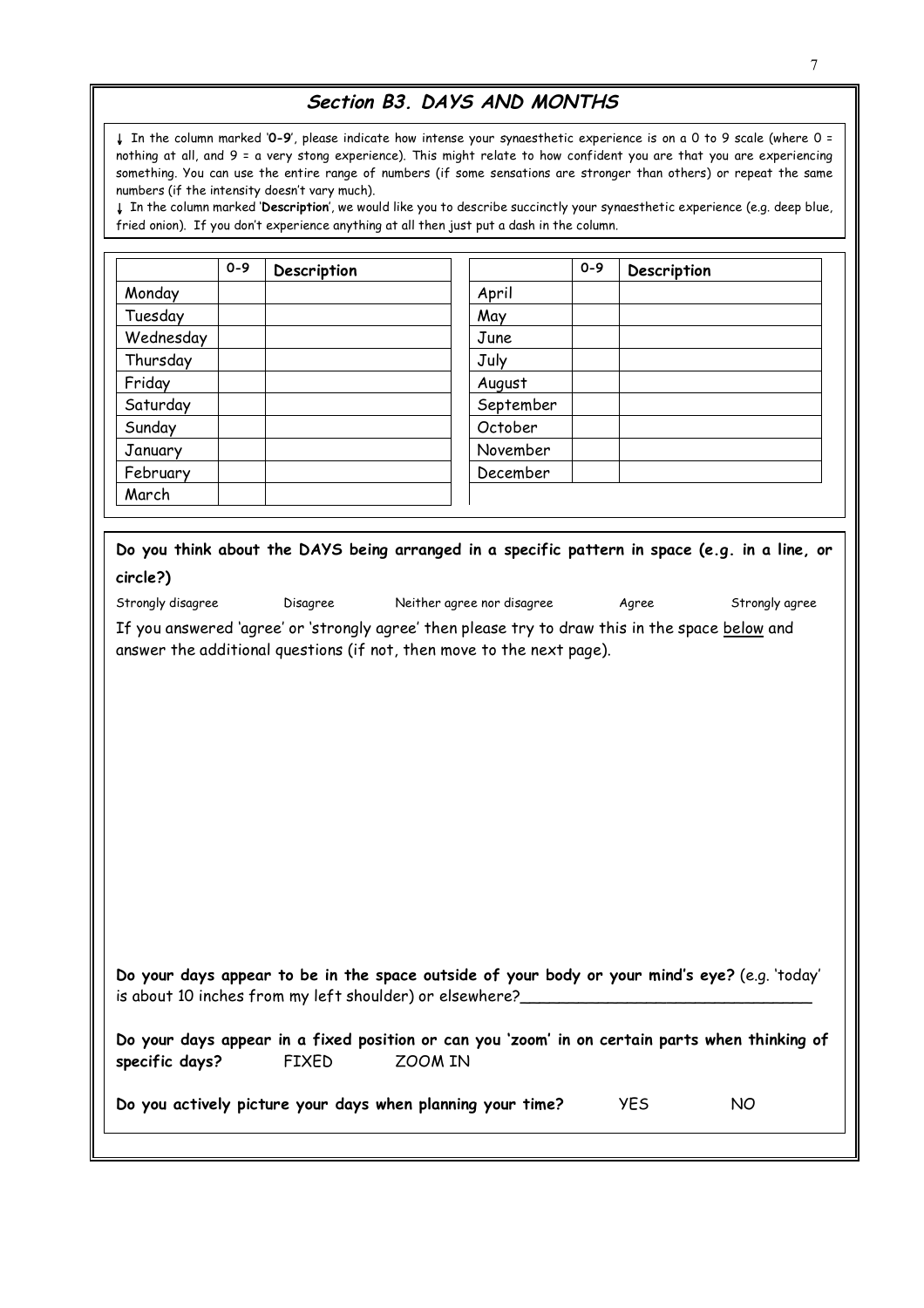| Section B3. DAYS AND MONTHS (continued) |  |  |  |  |
|-----------------------------------------|--|--|--|--|
|-----------------------------------------|--|--|--|--|

|                   |          | Do you think about the MONTHS being arranged in a specific pattern in space (e.g. in a line,                                                                                                  |            |                |
|-------------------|----------|-----------------------------------------------------------------------------------------------------------------------------------------------------------------------------------------------|------------|----------------|
| or circle?)       |          |                                                                                                                                                                                               |            |                |
| Strongly disagree | Disagree | Neither agree nor disagree                                                                                                                                                                    | Agree      | Strongly agree |
|                   |          | If you answered 'agree' or 'strongly agree' then please try to draw this in the space below and<br>answer the additional questions (if not, then move to the final question in this section). |            |                |
|                   |          | Do your months appear to be in the space outside of your body or your mind's eye? (e.g.<br>'today' is about 10 inches from my left shoulder or are they not defined relative to your body)?   |            |                |
|                   |          | Do your months appear in a fixed position or can you 'zoom' in on certain parts when thinking<br><b>FIXED</b><br>ZOOM IN<br>Do you actively picture your months when planning your time?      | <b>YES</b> | <b>NO</b>      |
|                   |          |                                                                                                                                                                                               |            |                |
|                   |          | Do you think about anything else not mentioned earlier (e.g., temperature, show sizes,                                                                                                        |            |                |
|                   |          | years, weight, height, salaries) as being arranged in a specific pattern in space?                                                                                                            |            |                |
| of specific days? |          | Strongly disagree bisagree Neither agree nor disagree Agree                                                                                                                                   |            | Strongly agree |
|                   |          | If you answered 'agree' or 'strongly agree' then please try to draw this in the space below                                                                                                   |            |                |
|                   |          |                                                                                                                                                                                               |            |                |
|                   |          |                                                                                                                                                                                               |            |                |
|                   |          |                                                                                                                                                                                               |            |                |
|                   |          |                                                                                                                                                                                               |            |                |
|                   |          |                                                                                                                                                                                               |            |                |
|                   |          |                                                                                                                                                                                               |            |                |
|                   |          |                                                                                                                                                                                               |            |                |
|                   |          |                                                                                                                                                                                               |            |                |
|                   |          |                                                                                                                                                                                               |            |                |
|                   |          |                                                                                                                                                                                               |            |                |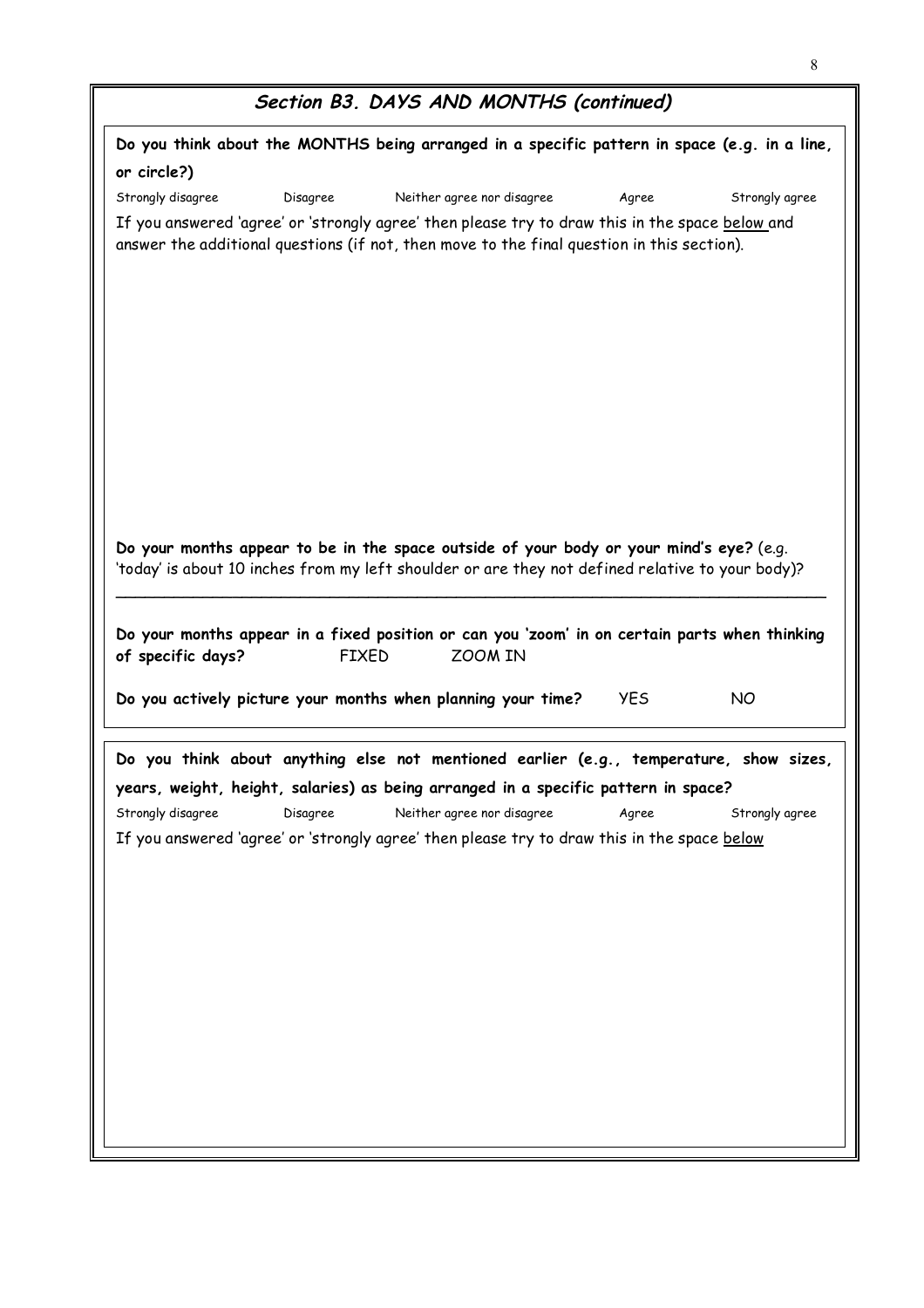#### **Section B4. WORDS**

↓ In the column marked '**0-9**', please indicate how intense your synaesthetic experience is on a 0 to 9 scale (where 0 = nothing at all, and 9 = a very stong experience). This might relate to how confident you are that you are experiencing something. You can use the entire range of numbers (if some sensations are stronger than others) or repeat the same numbers (if the intensity doesn't vary much).

↓ In the column marked '**Description**', we would like you to describe succinctly your synaesthetic experience (e.g. deep blue, fried onion). If you don't experience anything at all then just put a dash in the column. NOTE: Some of the words are deliberately made-up!

|         | $0 - 9$ | Description |           | $0 - 9$ | Description |
|---------|---------|-------------|-----------|---------|-------------|
| ked     |         |             | cud       |         |             |
| bem     |         |             | wholemeal |         |             |
| shid    |         |             | prince    |         |             |
| boak    |         |             | peg       |         |             |
| snite   |         |             | hair      |         |             |
| hance   |         |             | crow      |         |             |
| dringe  |         |             | graze     |         |             |
| squate  |         |             | gnome     |         |             |
| doop    |         |             | pet       |         |             |
| nar     |         |             | cool      |         |             |
| serial  |         |             | cinder    |         |             |
| died    |         |             | hint      |         |             |
| bat     |         |             | wrung     |         |             |
| symbols |         |             | tab       |         |             |
| pod     |         |             | lute      |         |             |
| cent    |         |             | pat       |         |             |
| yew     |         |             | sent      |         |             |
| gender  |         |             | bruise    |         |             |
| sheik   |         |             | Neil      |         |             |
| wrap    |         |             | sloth     |         |             |
| hour    |         |             | sells     |         |             |
| bind    |         |             | closer    |         |             |
| wreck   |         |             | cereal    |         |             |
| link    |         |             | choke     |         |             |
| pint    |         |             | pier      |         |             |
| kneel   |         |             | plumb     |         |             |
| hertz   |         |             | whirlpool |         |             |
| loot    |         |             | dyed      |         |             |
| knights |         |             | peer      |         |             |
| brakes  |         |             | psalm     |         |             |
| cells   |         |             | froth     |         |             |
| pot     |         |             | ewe       |         |             |
| bind    |         |             | tasty     |         |             |
| tub     |         |             | phrase    |         |             |
| bark    |         |             | rap       |         |             |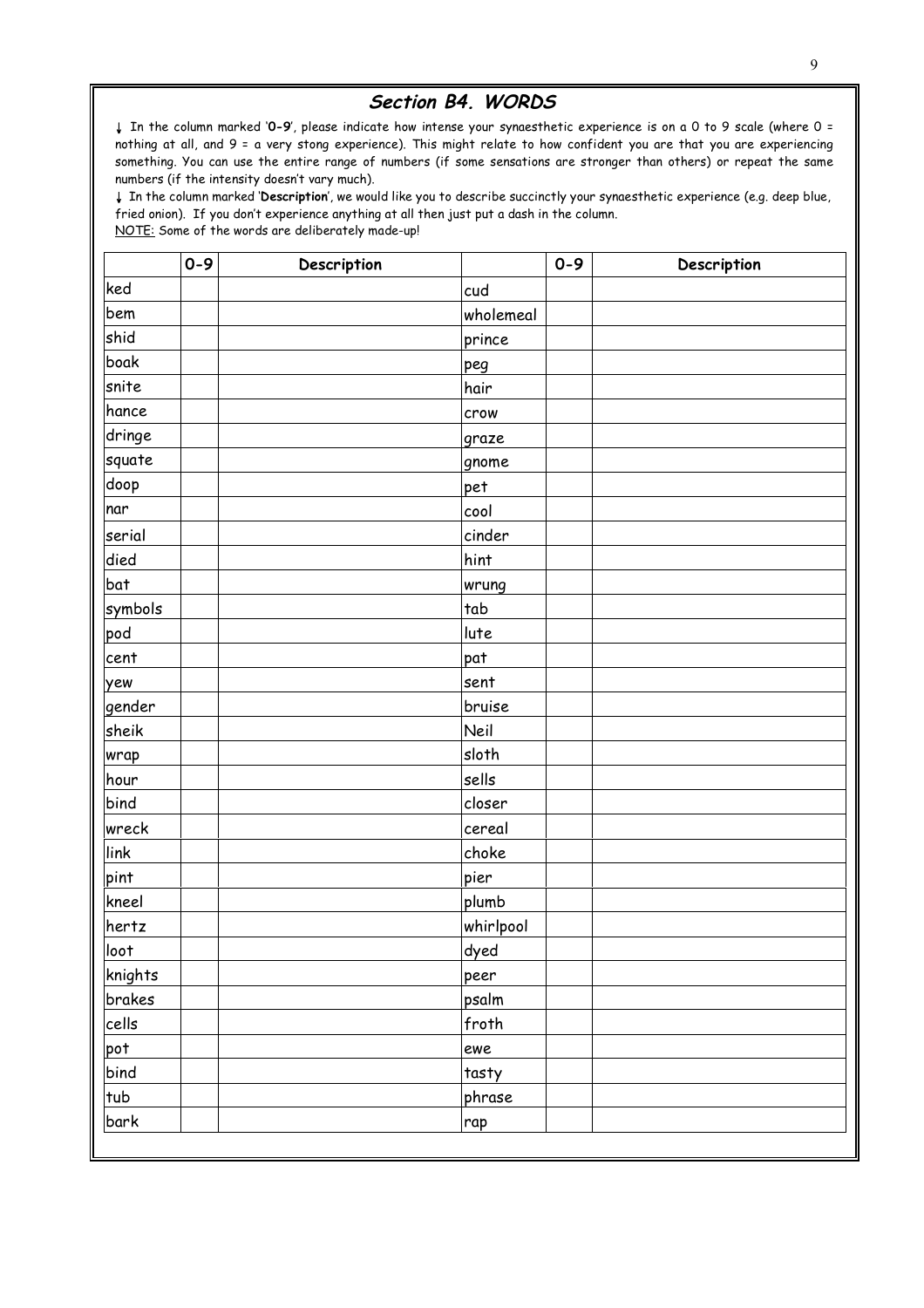|         | $0 - 9$ | Description |        | $0 - 9$ | Description |
|---------|---------|-------------|--------|---------|-------------|
| beg     |         |             | shed   |         |             |
| knot    |         |             | shake  |         |             |
| hurts   |         |             | breaks |         |             |
| hay     |         |             | circle |         |             |
| rye     |         |             | fir    |         |             |
| brews   |         |             | tank   |         |             |
| grumble |         |             | mint   |         |             |
| kelp    |         |             | fur    |         |             |
| pig     |         |             | brow   |         |             |
| wharf   |         |             | pub    |         |             |
| hey     |         |             | choir  |         |             |
| cymbals |         |             | foot   |         |             |
| vale    |         |             | thorny |         |             |
| cod     |         |             | prey   |         |             |
| pit     |         |             | kit    |         |             |
| nights  |         |             | rung   |         |             |
| wry     |         |             | covert |         |             |
| veil    |         |             |        |         |             |

### 10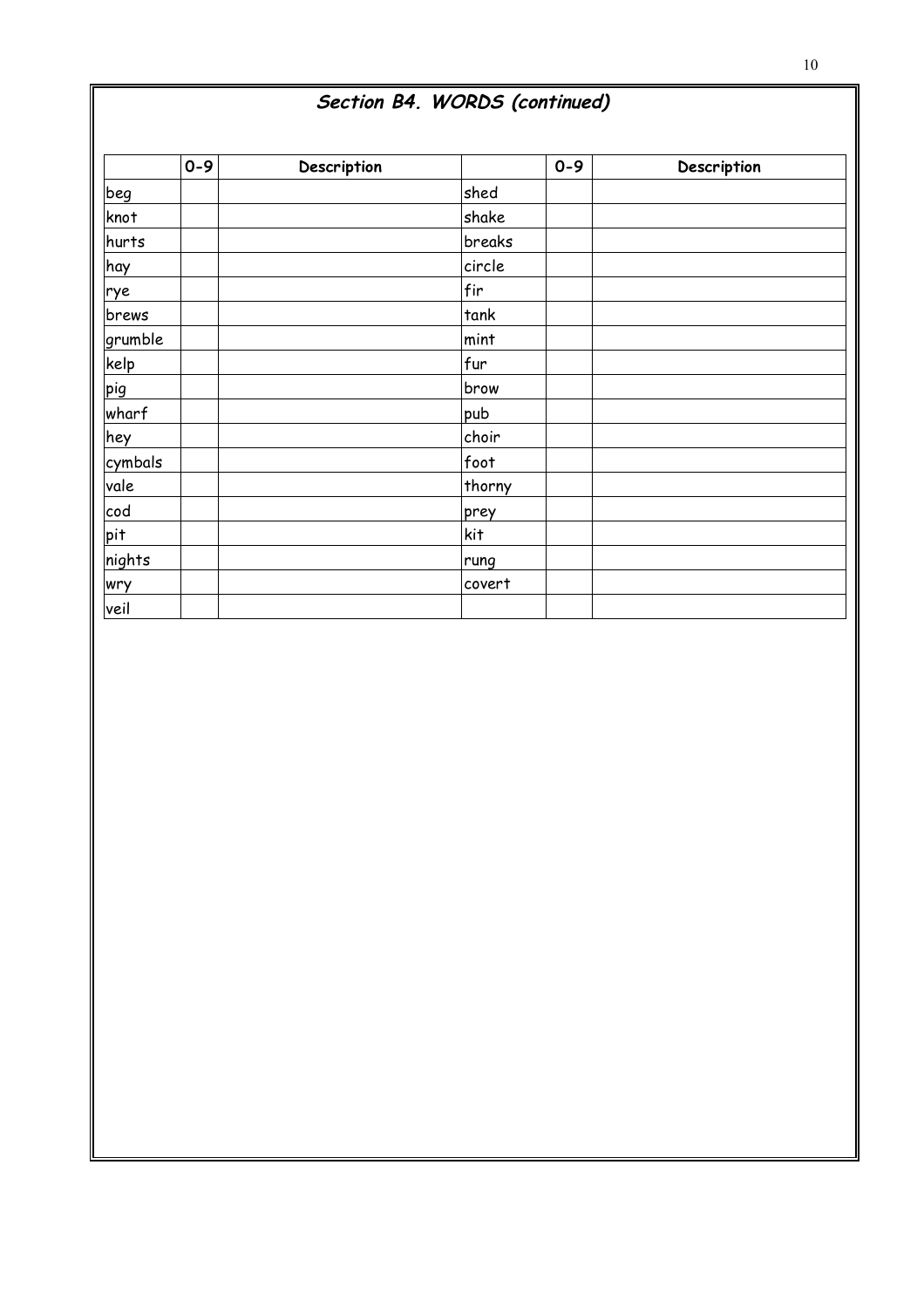|                |     |           | Do you think about letters as having personalities or genders? (please circle)                                                                                                                                                                                                                                                                                                                                                                                                                                                                                                                                                                                                                                                                                    |                    |                |     |         |             |         |
|----------------|-----|-----------|-------------------------------------------------------------------------------------------------------------------------------------------------------------------------------------------------------------------------------------------------------------------------------------------------------------------------------------------------------------------------------------------------------------------------------------------------------------------------------------------------------------------------------------------------------------------------------------------------------------------------------------------------------------------------------------------------------------------------------------------------------------------|--------------------|----------------|-----|---------|-------------|---------|
| Genders?       |     |           | YES NO                                                                                                                                                                                                                                                                                                                                                                                                                                                                                                                                                                                                                                                                                                                                                            | Personalities? YES |                |     | NO.     |             |         |
|                |     |           | Do you think about numbers as having personalities or genders? (please circle)                                                                                                                                                                                                                                                                                                                                                                                                                                                                                                                                                                                                                                                                                    |                    |                |     |         |             |         |
| Genders?       |     |           | YES NO                                                                                                                                                                                                                                                                                                                                                                                                                                                                                                                                                                                                                                                                                                                                                            | Personalities? YES |                |     | NO.     |             |         |
|                |     |           | (If you answered NO to all four questions then please move on to Section B6. If you answered<br>YES to any question then please continue.)                                                                                                                                                                                                                                                                                                                                                                                                                                                                                                                                                                                                                        |                    |                |     |         |             |         |
| column.        |     |           | ↓ In the column marked 'm/f?, we would like you write the gender of the letter, as either m (= male) or f (= female) or<br>leave a dash if you don't feel strongly either way.<br>In the column marked '0-9', please indicate confident you feel about each letter's letter on a 0 to 9 scale (where 0 = no<br>feelings, and 9 = a very stong feeling). You can use the entire range of numbers (if some feeelings are stronger than<br>others) or repeat the same numbers (if the intensity doesn't vary much).<br>In the column marked 'Description', we would like you to describe succinctly and to the best of your ability the<br>personality of any of the letters below (e.g. bossy). If you don't experience anything at all then just put a dash in the |                    |                |     |         |             |         |
|                |     | $m/f$ 0-9 | personality                                                                                                                                                                                                                                                                                                                                                                                                                                                                                                                                                                                                                                                                                                                                                       | $0 - 9$            |                | m/f | $0 - 9$ | personality | $0 - 9$ |
|                |     |           |                                                                                                                                                                                                                                                                                                                                                                                                                                                                                                                                                                                                                                                                                                                                                                   |                    |                |     |         |             |         |
|                |     |           |                                                                                                                                                                                                                                                                                                                                                                                                                                                                                                                                                                                                                                                                                                                                                                   |                    |                |     |         |             |         |
| a<br>ь         |     |           |                                                                                                                                                                                                                                                                                                                                                                                                                                                                                                                                                                                                                                                                                                                                                                   |                    | n<br>$\bullet$ |     |         |             |         |
| c              |     |           |                                                                                                                                                                                                                                                                                                                                                                                                                                                                                                                                                                                                                                                                                                                                                                   |                    |                |     |         |             |         |
| d              |     |           |                                                                                                                                                                                                                                                                                                                                                                                                                                                                                                                                                                                                                                                                                                                                                                   |                    | p<br>q         |     |         |             |         |
| e              |     |           |                                                                                                                                                                                                                                                                                                                                                                                                                                                                                                                                                                                                                                                                                                                                                                   |                    | r              |     |         |             |         |
| f              |     |           |                                                                                                                                                                                                                                                                                                                                                                                                                                                                                                                                                                                                                                                                                                                                                                   |                    | s              |     |         |             |         |
| g              |     |           |                                                                                                                                                                                                                                                                                                                                                                                                                                                                                                                                                                                                                                                                                                                                                                   |                    | t              |     |         |             |         |
| ь              |     |           |                                                                                                                                                                                                                                                                                                                                                                                                                                                                                                                                                                                                                                                                                                                                                                   |                    |                |     |         |             |         |
| i              |     |           |                                                                                                                                                                                                                                                                                                                                                                                                                                                                                                                                                                                                                                                                                                                                                                   |                    | ٧              |     |         |             |         |
|                |     |           |                                                                                                                                                                                                                                                                                                                                                                                                                                                                                                                                                                                                                                                                                                                                                                   |                    | W              |     |         |             |         |
| k              |     |           |                                                                                                                                                                                                                                                                                                                                                                                                                                                                                                                                                                                                                                                                                                                                                                   |                    | ×<br>Y         |     |         |             |         |
| m              |     |           |                                                                                                                                                                                                                                                                                                                                                                                                                                                                                                                                                                                                                                                                                                                                                                   |                    | $\mathbf{z}$   |     |         |             |         |
|                | m/f | $0 - 9$   |                                                                                                                                                                                                                                                                                                                                                                                                                                                                                                                                                                                                                                                                                                                                                                   | $0 - 9$            |                |     | $0 - 9$ |             | $0 - 9$ |
| O              |     |           | personality                                                                                                                                                                                                                                                                                                                                                                                                                                                                                                                                                                                                                                                                                                                                                       |                    | 5              | m/f |         | personality |         |
| 1              |     |           |                                                                                                                                                                                                                                                                                                                                                                                                                                                                                                                                                                                                                                                                                                                                                                   |                    | 6              |     |         |             |         |
| $\overline{c}$ |     |           |                                                                                                                                                                                                                                                                                                                                                                                                                                                                                                                                                                                                                                                                                                                                                                   |                    | $\overline{7}$ |     |         |             |         |
| 3<br>4         |     |           |                                                                                                                                                                                                                                                                                                                                                                                                                                                                                                                                                                                                                                                                                                                                                                   |                    | 8<br>9         |     |         |             |         |